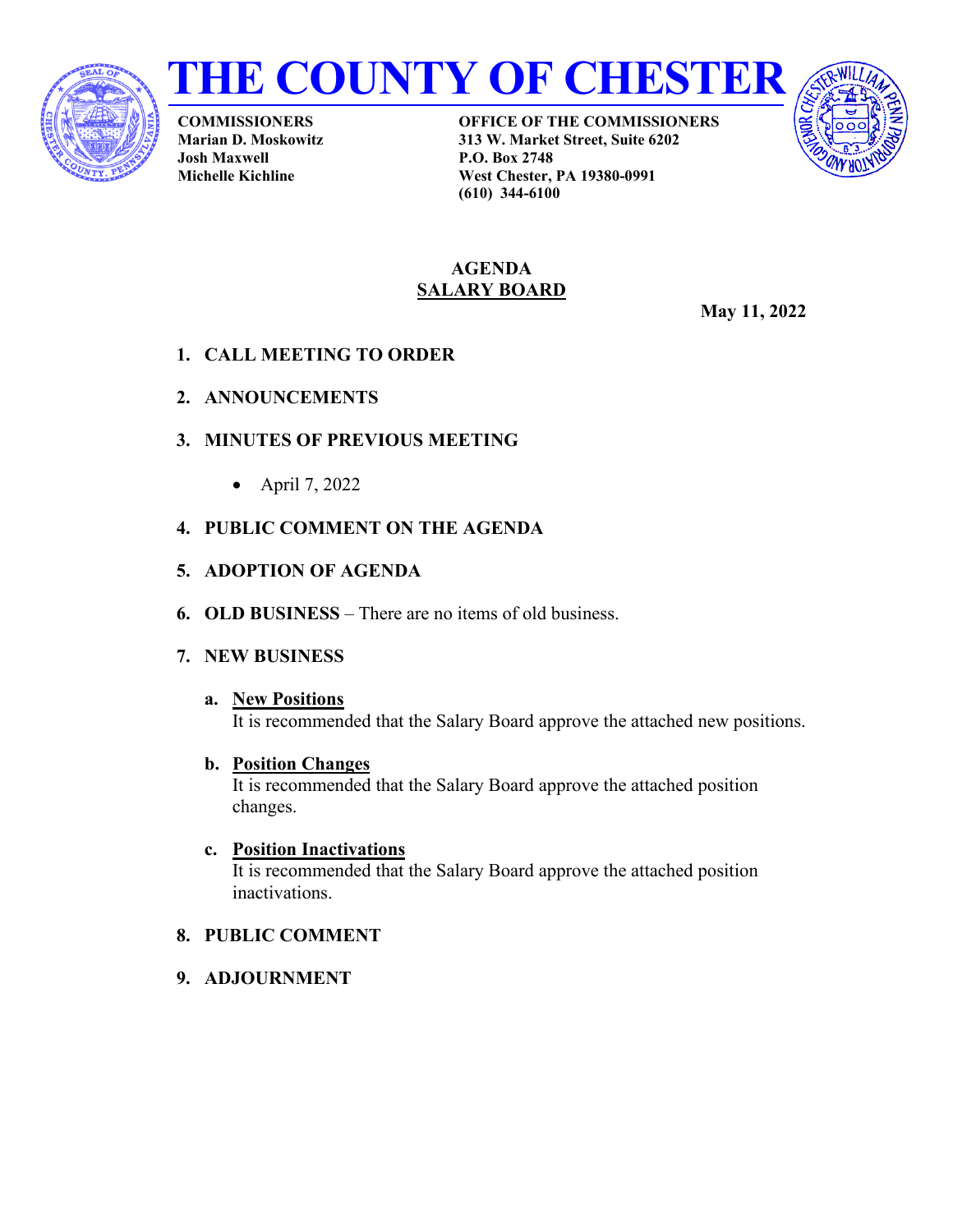

# **THE COUNTY OF CHESTER**

**COMMISSIONERS Marian D. Moskowitz Josh Maxwell Michelle Kichline**

**1. CALL MEETING TO ORDER**

**OFFICE OF THE COMMISSIONERS 313 W. Market Street, Suite 6202 P.O. Box 2748 West Chester, PA 19380-0991 (610) 344-6100**



# **SALARY BOARD MINUTES**

Chair Marian D. Moskowitz of the Chester County Board of Commissioners called the Salary Board Meeting to order on Thursday, April 7, 2022 at 11:13 AM in the Commissioners' Boardroom. Commissioner Josh Maxwell, Commissioner Michelle Kichline, and Controller Margaret Reif were also present. **CALL TO ORDER ANNOUNCEMENTS MINUTES APPROVED**

## **2. ANNOUNCEMENTS**

There were no announcements.

## **3. MINUTES OF PREVIOUS MEETING**

Commissioner Maxwell made a motion to approve the Salary Board minutes from the last meeting on March 3, 2022. Commissioner Kichline seconded the motion. Motion carried to approve the minutes from the March 3, 2022 Salary Board Meeting.

## **4. PUBLIC COMMENT ON AGENDA**

There was no public comment on agenda items.

# **5. ADOPTION OF AGENDA**

Commissioner Kichline made a motion to adopt the agenda. Controller Reif seconded the motion. Motion carried to adopt the April 7, 2022 Salary Board Agenda.

# **6. OLD BUSINESS**

There were no items of old business.

# **7. NEW BUSINESS**

# **a. New Positions**

Controller Reif made a motion to approve the new positions listed on the Salary Board agenda, which was seconded by Commissioner Maxwell. Motion carried to approve the new positions on the Salary Board Agenda.

# **b. Position Changes**

Commissioner Maxwell made a motion to approve the position changes listed on the Salary Board agenda, which was seconded by Commissioner Kichline. Motion carried to approve the position changes on the Salary Board agenda.

**PUBLIC COMMENT**

**ADOPTION OF AGENDA**

**OLD BUSINESS**

**NEW BUSINESS**

**New Positions**

**Position Changes**

**April 7, 2022**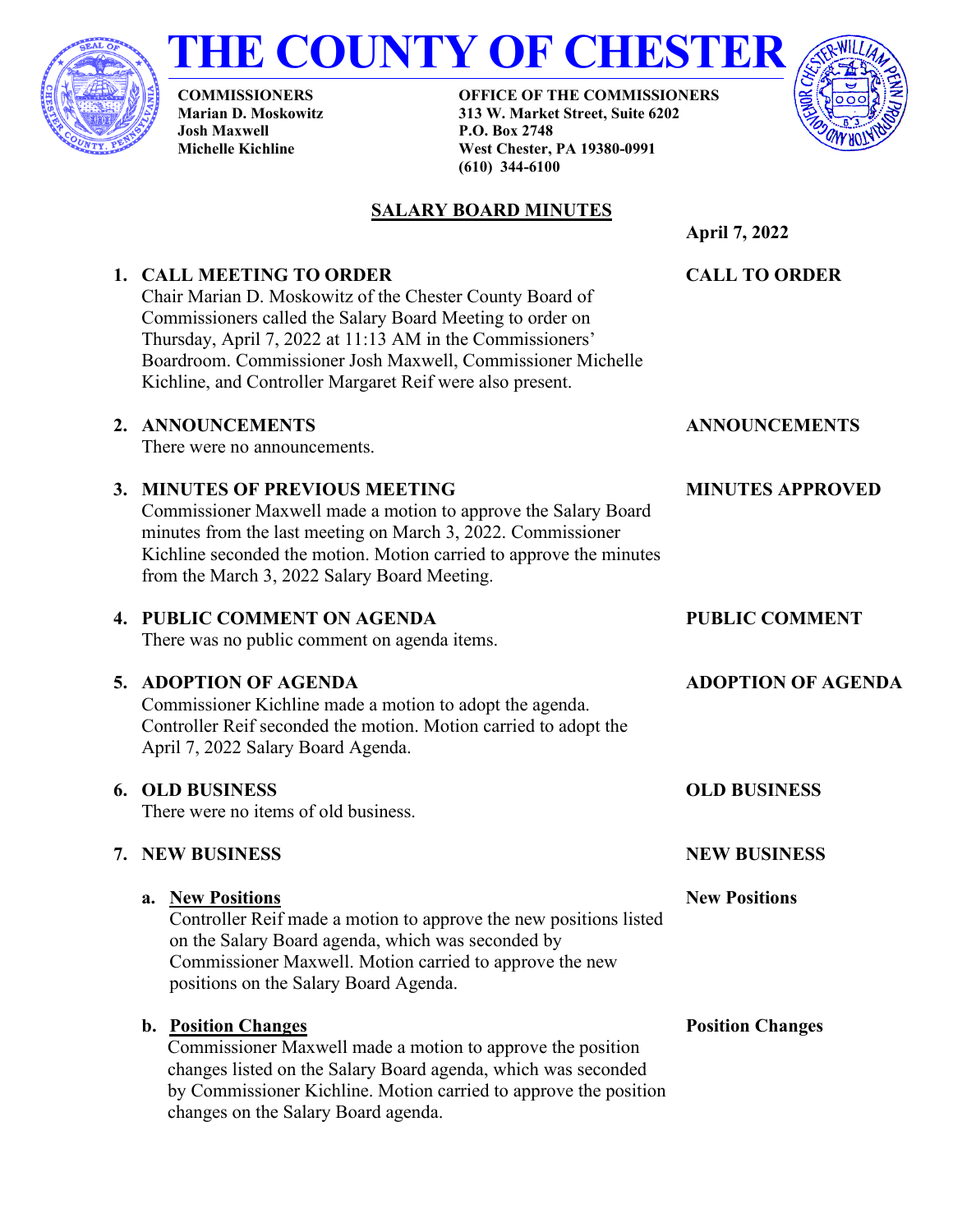#### **c. Salary Ranges** Controller Reif made a motion to approve the salary ranges proposed in addendum 1 of the Salary Board Agenda, which was seconded by Commissioner Maxwell. Motion carried to approve the proposed salary ranges on the Salary Board Agenda.

## **d. Job Reclassifications**

Commissioner Maxwell made a motion to approve the job reclassifications proposed in addendum 2 of the Salary Board Agenda, which was seconded by Commissioner Kichline. Motion carried to approve the proposed job reclassifications on the Salary Board Agenda.

## **8. PUBLIC COMMENT**

There was no public comment.

#### **9. ADJOURNMENT**

Commissioner Maxwell made a motion to adjourn, which was seconded by Controller Reif. Meeting adjourned at 11:18 AM.

 $\sqrt{11}$ 

**Taken by Taylor Pettit On behalf of Chief Clerk Robert J. Kagel**

#### **Salary Ranges**

**Job Reclassifications**

#### **PUBLIC COMMENT**

#### **ADJOURNMENT**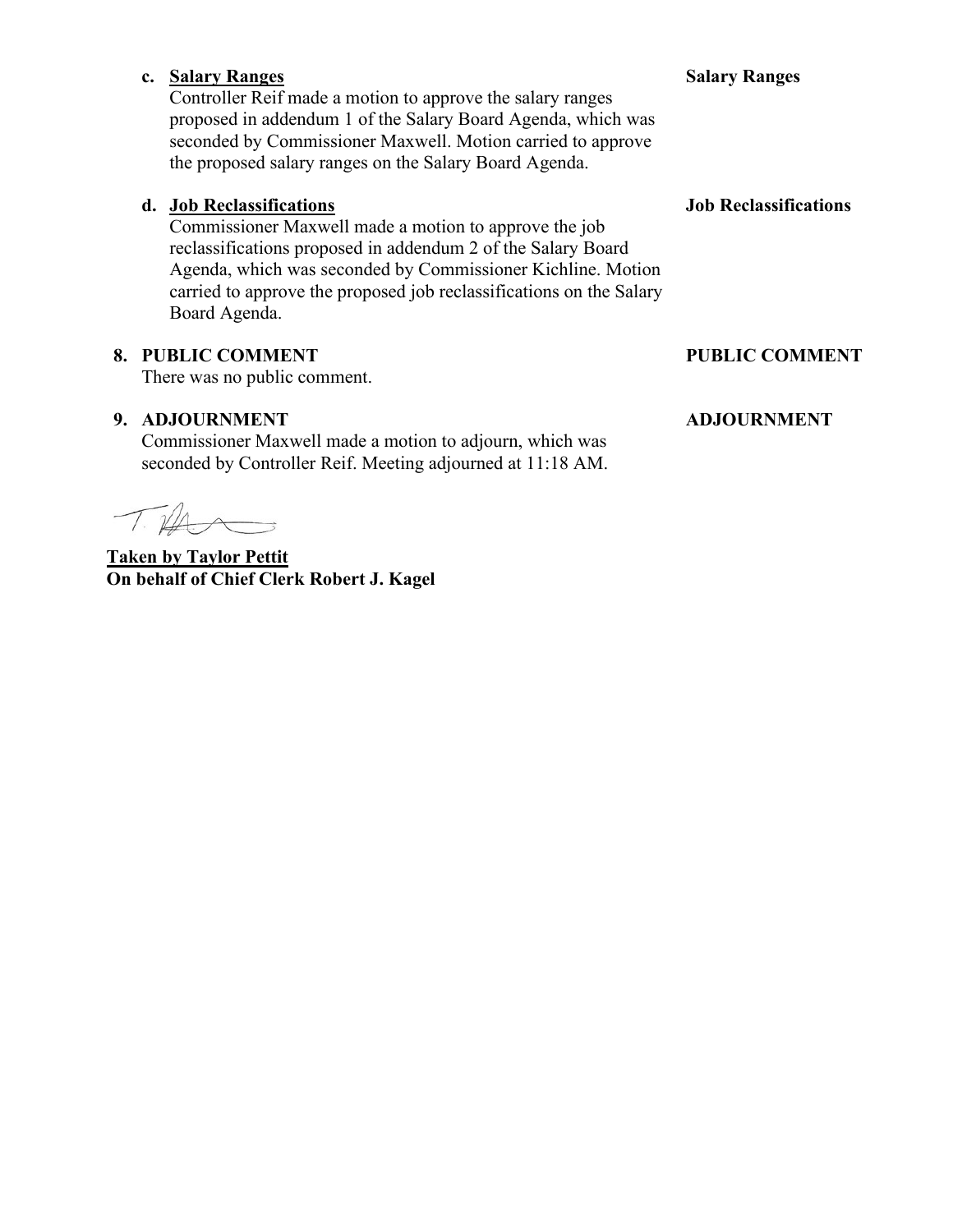#### COUNTY OF CHESTER Salary Board Meeting Date - 05/11/2022

\_\_\_\_\_\_\_\_\_\_\_\_\_\_\_\_\_\_\_\_\_\_\_\_\_\_\_\_\_\_\_\_\_\_\_\_\_\_\_\_\_\_\_\_\_\_\_\_\_\_\_\_\_\_\_\_\_\_\_\_\_\_\_\_\_\_\_\_\_\_\_\_\_\_\_\_\_\_\_\_\_\_\_\_\_\_\_\_\_

#### New Positions

1. Position Number: 00004381 Population Health Coordinator F/T Reg Department : 478120 - Population Health Job/Title : 030583 - Population Health Coordinator Prior Job/TITLE:<br>Effective Date : 05/21/2022  $Effective$  Date : Through Date : the state of the state of the New Position 2. Position Number: 00004382 Public Health Nurse F/T Reg Department : 478210 - Nursing Job/Title : 030580 - Public Health Nurse Prior Job/TITLE:<br>Effective Date : 05/21/2022 Effective Date : Through Date : New Position and Solid State in the Mew Position and Mew Position 3. Position Number: 00004383 SSS III (PT)  $P/T$  Reg Department : 129000 - District Attorney Job/Title : 240783 - SSS III (PT) Prior Job/TITLE: - Effective Date : 05/21/2022 Through Date : the state of the state of the New Position 4. Position Number: 00004385 Coroner's Investigator-PT P/T Reg Department : 128000 - Coroner Job/Title : 220342 - Coroner's Investigator-PT Prior Job/TITLE: Effective Date : 05/21/2022 Through Date :  $\qquad \qquad$  New Position 5. Position Number: 00004386 Coroner's Investigator-PT P/T Reg Department : 128000 - Coroner Job/Title : 220342 - Coroner's Investigator-PT Prior Job/TITLE: Effective Date : 05/21/2022 Through Date : Through Date : New Position 6. Position Number: 00004387 Custody Conciliator - PT P/T Reg Department : 120000 - Court Administration Job/Title : 220086 - Custody Conciliator - PT Prior Job/TITLE: Effective Date : 05/21/2022 Through Date : New Position and Solid School and School and School and New Position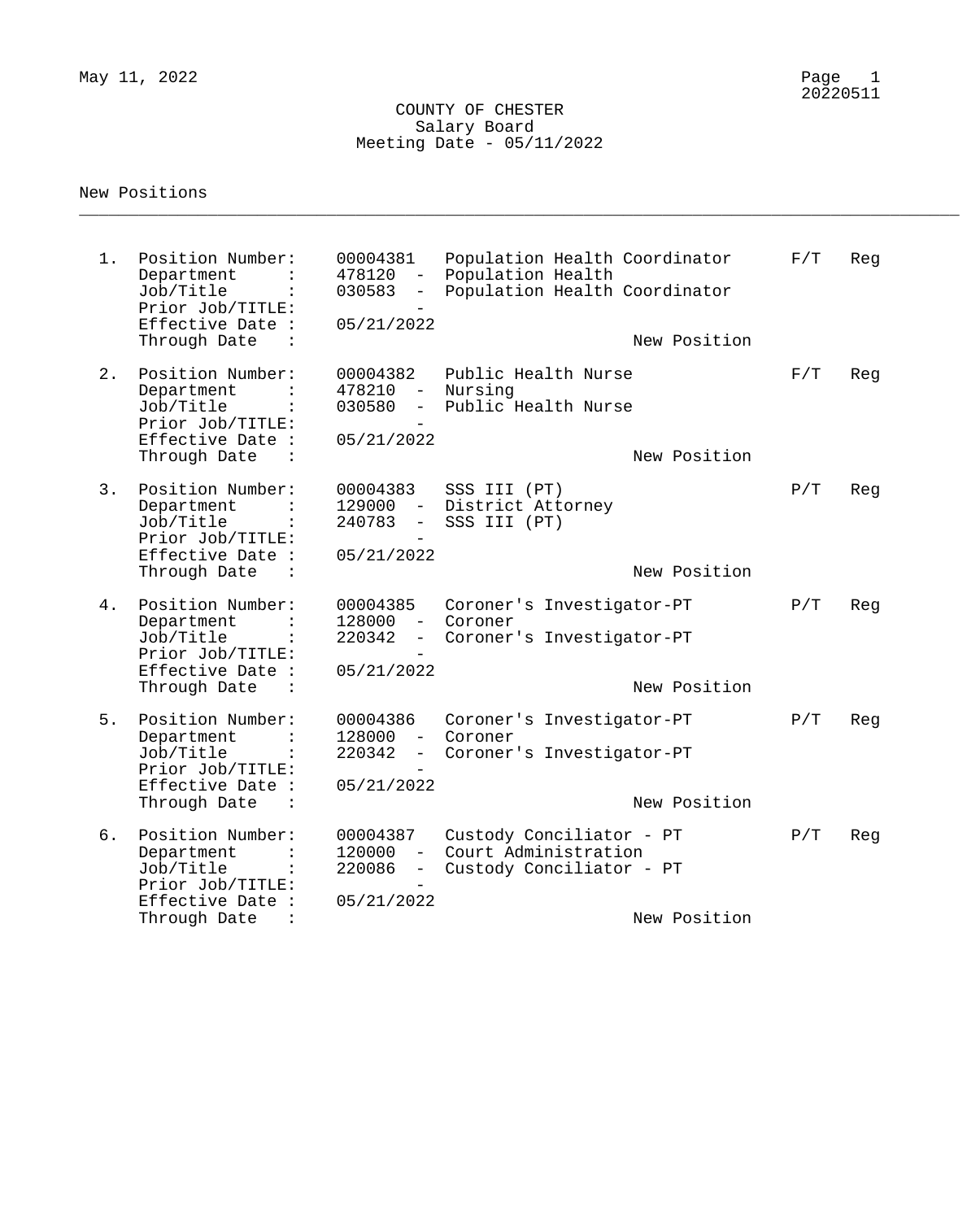#### COUNTY OF CHESTER Salary Board Meeting Date - 05/11/2022

\_\_\_\_\_\_\_\_\_\_\_\_\_\_\_\_\_\_\_\_\_\_\_\_\_\_\_\_\_\_\_\_\_\_\_\_\_\_\_\_\_\_\_\_\_\_\_\_\_\_\_\_\_\_\_\_\_\_\_\_\_\_\_\_\_\_\_\_\_\_\_\_\_\_\_\_\_\_\_\_

# Position Change

| 7.  | Position Number:<br>Department<br>JOB/TITLE<br>Prior Job/TITLE:<br>Effective Date :                   | 00000012<br>085100<br>$\overline{\phantom{m}}$<br>240510<br>$-$<br>040510<br>$-$<br>05/21/2022          | SSS V<br>Planning<br>SSS V<br>SSS V                                                                   | Job Re-Classification | P/T | Reg |
|-----|-------------------------------------------------------------------------------------------------------|---------------------------------------------------------------------------------------------------------|-------------------------------------------------------------------------------------------------------|-----------------------|-----|-----|
| 8.  | Position Number:<br>Department<br>JOB/TITLE<br>Prior Job/TITLE:<br>Effective Date :                   | 00000355<br>055000<br>$-$<br>020465<br>$-$<br>040870<br>$ \,$<br>05/21/2022                             | SAP Concur Program Coordinator<br>Controller<br>SAP Concur Program Coordinator<br>Account Clerk II    | Job Re-Classification | F/T | Reg |
| 9.  | Position Number:<br>Department<br>JOB/TITLE<br>$\ddot{\cdot}$<br>Prior Job/TITLE:<br>Effective Date : | 00001330<br>221000<br>$ \,$<br>048251<br>048784<br>$ \,$<br>05/21/2022                                  | Probation Offer Specialist<br>Adult Probation<br>Probation Offer Specialist<br>Probation Officer I-AP | Job Re-Classification | F/T | Reg |
| 10. | Position Number:<br>Department<br>JOB/TITLE<br>Prior Job/TITLE:<br>Effective Date :                   | 00001405<br>129000<br>$ \,$<br>040780<br>$\overline{\phantom{0}}$<br>041120<br>$ \,$<br>05/21/2022      | SSS IV<br>District Attorney<br>SSS IV<br>SSS III                                                      | Job Re-Classification | F/T | Reg |
| 11. | Position Number:<br>Department<br>JOB/TITLE<br>Prior Job/TITLE:<br>Effective Date :                   | 00001753<br>129000<br>$\sim$ $-$<br>240783<br>$\overline{\phantom{a}}$<br>041120<br>$-$<br>05/21/2022   | SSS III (PT)<br>District Attorney<br>SSS III (PT)<br>SSS III                                          | Job Re-Classification | P/T | Reg |
| 12. | Position Number:<br>Department<br>JOB/TITLE<br>Prior Job/TITLE:<br>Effective Date :                   | 00001913<br>120000<br>$ \,$<br>030240<br>$\overline{\phantom{0}}$<br>030080<br>$\equiv$ .<br>05/21/2022 | Attorney I<br>Court Administration<br>Attorney I<br>Attorney II                                       | Job Re-Classification | F/T | Reg |
| 13. | Position Number:<br>Department<br>JOB/TITLE<br>$\ddot{\cdot}$<br>Prior Job/TITLE:<br>Effective Date : | 00002307<br>221000<br>$ \,$<br>040513<br>$-$<br>040875<br>$ \,$<br>05/21/2022                           | SSS V<br>Adult Probation<br>SSS V<br>Account Clerk II                                                 | Job Re-Classification | F/T | Reg |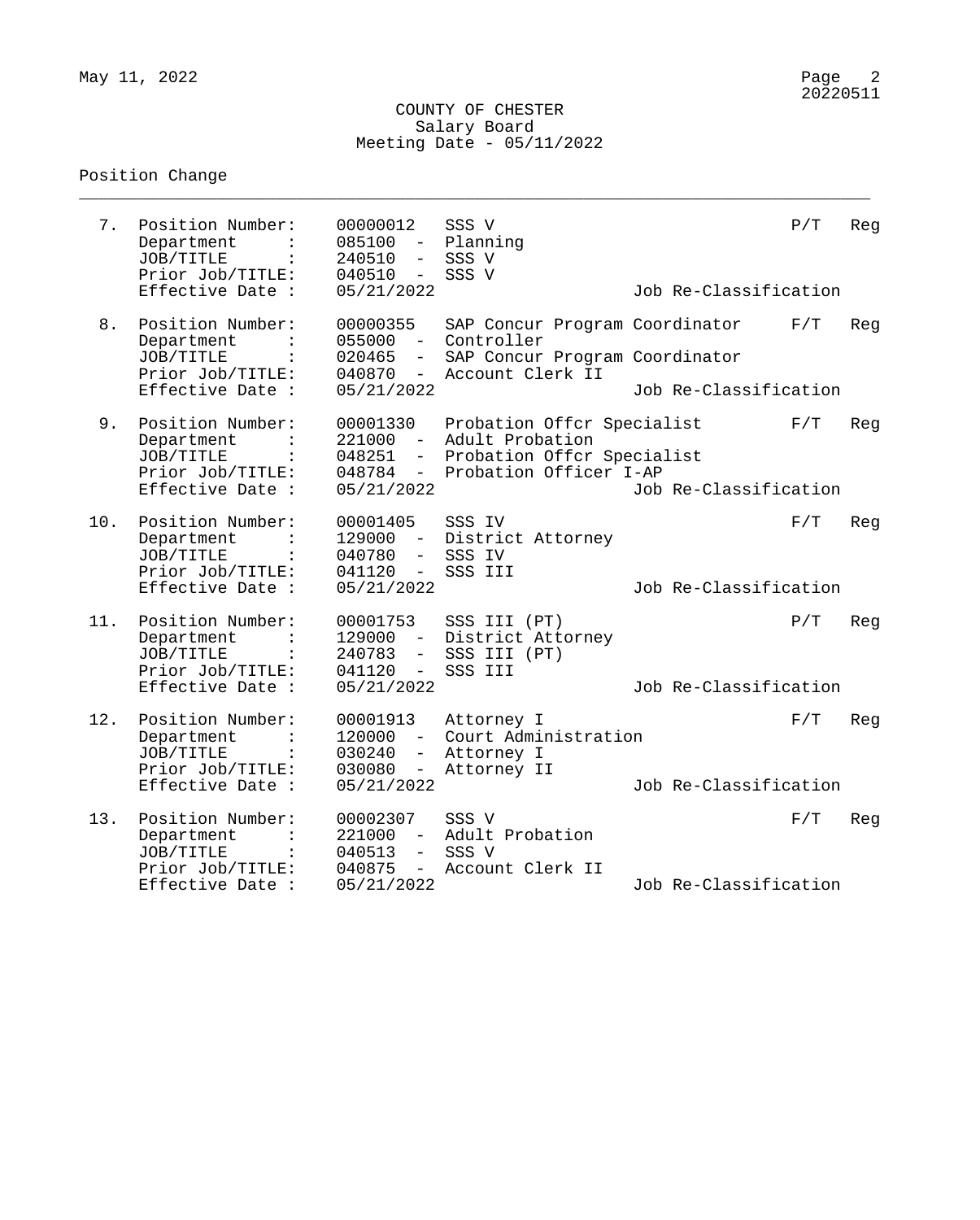$May 11, 2022$ 

#### COUNTY OF CHESTER Salary Board Meeting Date - 05/11/2022

\_\_\_\_\_\_\_\_\_\_\_\_\_\_\_\_\_\_\_\_\_\_\_\_\_\_\_\_\_\_\_\_\_\_\_\_\_\_\_\_\_\_\_\_\_\_\_\_\_\_\_\_\_\_\_\_\_\_\_\_\_\_\_\_\_\_\_\_\_\_\_\_\_\_\_\_\_\_\_\_

# Position Change

| 14. | Position Number:<br>Department<br><b><i>Contract Contract</i></b><br>JOB/TITLE :<br>Prior Job/TITLE:<br>Effective Date : | 041150<br>$\sim$<br>05/21/2022                                                                 | 00002400 D J Clerk II<br>124402 - Dist Court 15-4-02 Downingtown<br>040590 - D J Clerk II<br>D J Clerk I | Job Re-Classification | F/T | Reg |
|-----|--------------------------------------------------------------------------------------------------------------------------|------------------------------------------------------------------------------------------------|----------------------------------------------------------------------------------------------------------|-----------------------|-----|-----|
| 15. | Position Number:<br>Department :<br>JOB/TITLE :<br>Prior Job/TITLE:<br>Effective Date :                                  | 00003037<br>040510 - SSS V<br>040780 -<br>05/21/2022                                           | SSS V<br>129000 - District Attorney<br>SSS IV                                                            | Job Re-Classification | F/T | Reg |
| 16. | Position Number:<br>Department<br><b><i>Contract</i></b><br>JOB/TITLE :<br>Prior Job/TITLE:<br>Effective Date :          | 00003975<br>120000<br>$\sim$<br>$030240 -$<br>030080<br>$\overline{\phantom{m}}$<br>05/21/2022 | Attorney I<br>Court Administration<br>Attorney I<br>Attorney II                                          | Job Re-Classification | F/T | Reg |